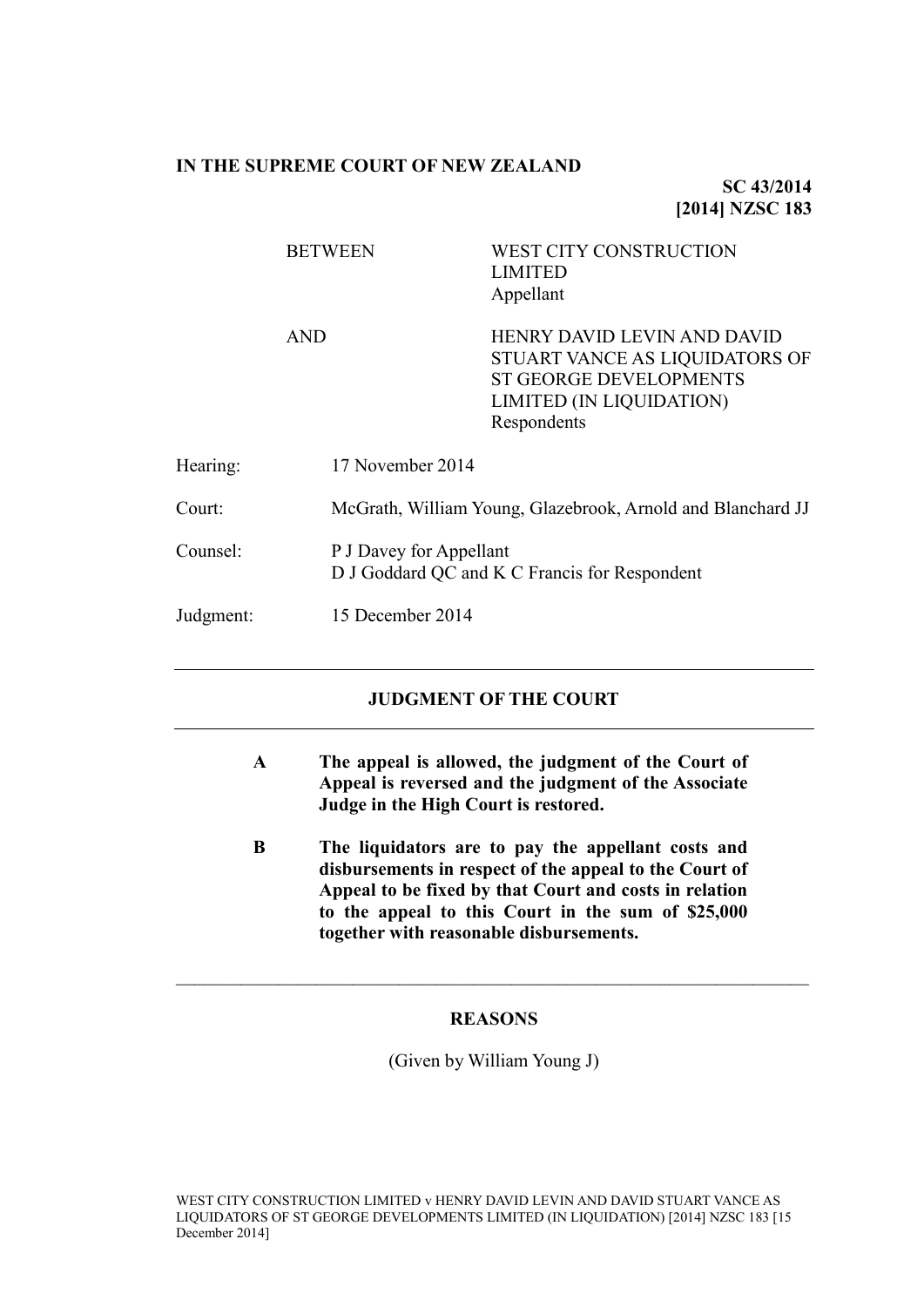### **Table of Contents**

|                                                             | Para No            |
|-------------------------------------------------------------|--------------------|
| The appeal                                                  | 1                  |
| <b>Background</b>                                           | 161                |
| The relevant evidence                                       | $\lceil 15 \rceil$ |
| The High Court decision                                     | $\lceil 22 \rceil$ |
| The Court of Appeal decision                                | $\lceil 23 \rceil$ |
| Our approach                                                | $\lceil 26 \rceil$ |
| Was there an agreement to assign the bond?                  | $\lceil 26 \rceil$ |
| The legal consequences of what was agreed                   | $\left[35\right]$  |
| Assuming no equitable assignment in November 2005, should   | [39]               |
| West City be required to repay all of the money it received |                    |
| from the Council?                                           |                    |
| <b>Disposition</b>                                          |                    |

#### **The appeal**

 $\overline{1}$ 

<span id="page-1-0"></span>[1] The appeal involves construction work carried out in 2005 and 2006 by West City Construction Ltd for St George Developments Ltd (St George) on a subdivision in Albany. The appellant, also called West City Construction Ltd, is a different but successor company to its identically named predecessor. For ease of reference we will generally refer to both companies as "West City". West City's position is that it carried out the 2005 and 2006 construction work on the basis of an agreement by St George to assign to it a bond held by the North Shore City Council (the Council). The bond was later, in October 2006, formally assigned to West City and the money held under the bond was, in due course, paid out to West City.

[2] St George was placed in liquidation by the High Court as a result of proceedings which were commenced on 22 January 2008. As a result, the voidable preference provisions of the Companies Act 1993 were potentially engaged. These were changed significantly with effect from 1 November 2007, that is, after the deed of assignment was executed but before the liquidation of St George. This was pursuant to the Companies Amendment Act  $2006$ .<sup>1</sup> Under s  $27(5)$  of that Act a transaction entered into before 1 November 2007 may not be avoided unless it was also voidable under the previous regime. So a transaction entered into before

<sup>1</sup> The Companies Amendment Act 2006 came into force on 1 November 2007 pursuant to the Companies Amendment Act 2006 Commencement Order 2007.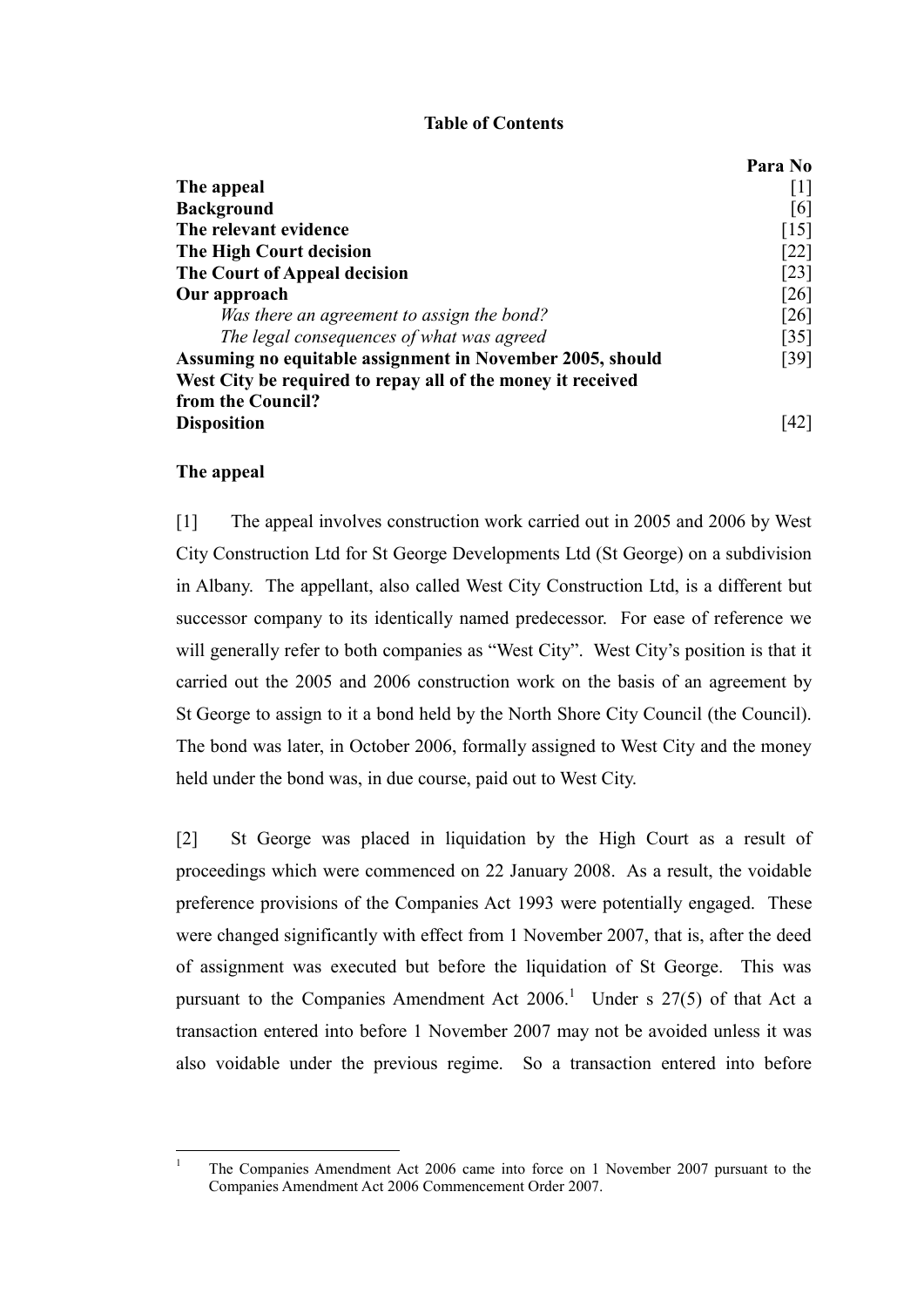1 November 2007 may only be avoided if voidable under both the current provisions and those previously in force.

<span id="page-2-0"></span>[3] Because of the way the case was run in the High Court<sup>2</sup> the primary legal focus has been on s 292 of the Companies Act as it was prior to 1 November 2007. Under this section, the transfer of property or the giving of security by a company in liquidation was voidable if it:

- (a) was made when the company was unable to pay its debts and within a specified period starting two years prior to the commencement of the liquidation proceedings;
- (b) resulted in another person receiving more towards the satisfaction of a debt than would have been received (or likely to have been received) in the liquidation; and
- (c) did not take place in the ordinary course of business.

There is a change of position defence under s 296(3). Where a transaction has been set aside, s 295 provides for the Court to order the person preferred to pay to the company some or all of the benefits derived as a result of the transaction.

<span id="page-2-1"></span>[4] St George's liquidators sought to avoid the assignment of the bond and to recover the money paid by the Council to West City. Their position has been that there was no assignment prior to October 2006, the assignment then entered into was a voidable preference as it occurred after the start of the specified period (which was on 22 January 2006) and the other conditions referred to in [\[3\]](#page-2-0) above were satisfied. West City's response, which was upheld in the High Court, $3$  was that there was an agreement to assign the bond entered into in or about November 2005 which effected an equitable assignment and which is not subject to avoidance as a preference because it preceded the start of the specified period. The Court of Appeal reversed the High Court judgment, holding that there had not been an agreement to assign

 $\sqrt{2}$ West City relied on the ordinary course of business defence which was available under the former s 292 but not under the current version.

<sup>3</sup> *Levin v West City Construction Ltd* [2013] NZHC 929 at [47] [*West City* (HC)].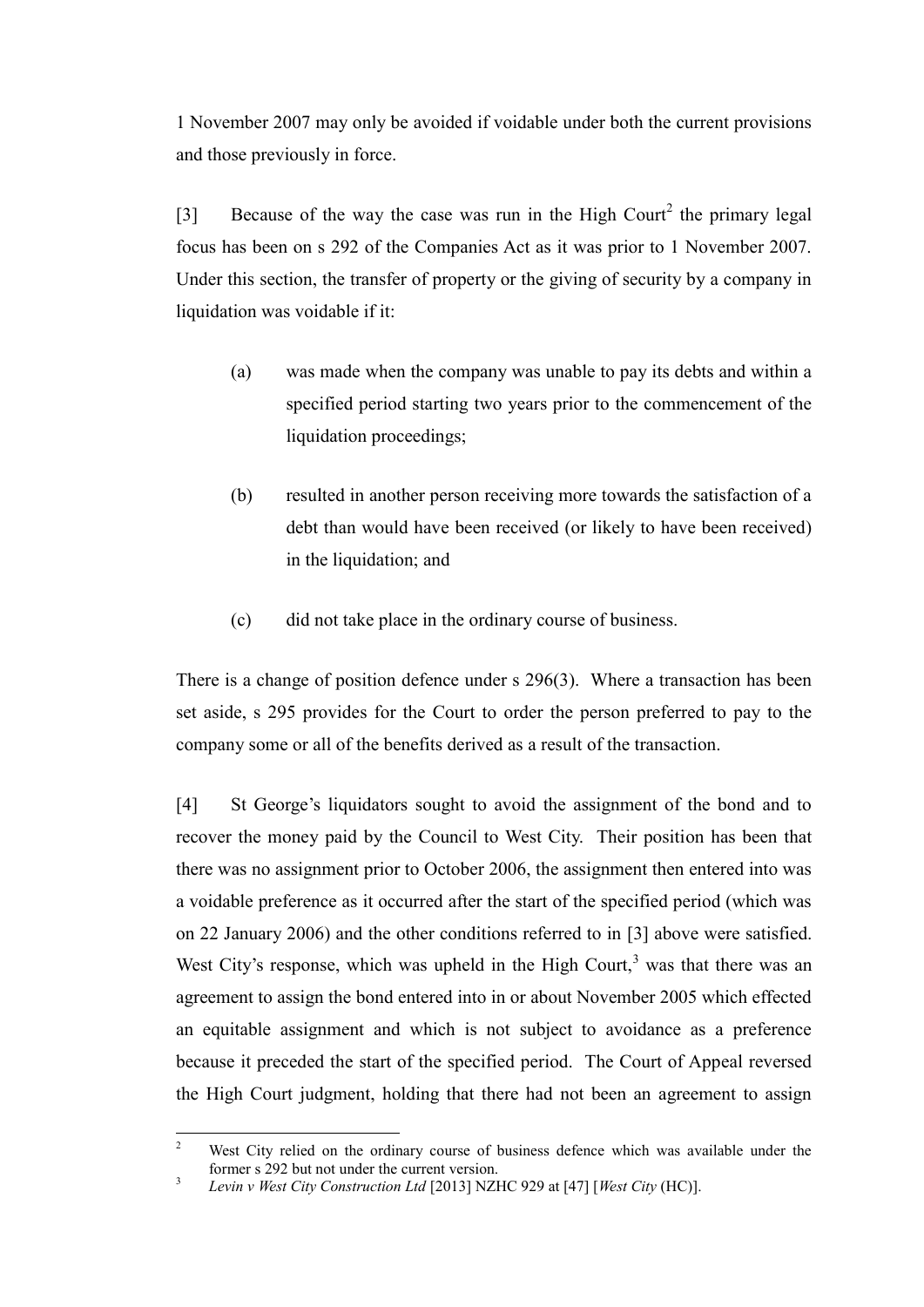<span id="page-3-1"></span>prior to the formal assignment in October 2006 and concluding that this assignment was a voidable preference.<sup>4</sup> The Court also ordered West City to pay to St George the money which it had received from the Council. $<sup>5</sup>$ </sup>

[5] On the further appeal to this Court, the primary issue is whether the Court of Appeal was correct in its conclusion that an agreement to assign the bond was not entered into in November 2005 and, accordingly, was a voidable transaction under s 292 of the Companies Act. A second issue is whether, assuming that the Court of Appeal was right in that conclusion, it was also right to order repayment in full of the money received by West City from the Council. On the basis of our conclusions on the primary issue, the second issue does not arise for determination. We will, however, refer to it briefly towards the end of these reasons.

## **Background**

<span id="page-3-0"></span>[6] The work in issue in these proceedings was a sequel to work carried out between 2002 and 2004 by West City on St George's Albany subdivision. Practical completion of this initial work was certified as at 31 July 2004. A six month withholding period for retentions expired on 31 January 2005. The amount retained was \$47,532.12. This sum is not readily identifiable on the documentation made available to us and it is not clear whether it is inclusive or exclusive of GST.

[7] Amongst the work that had been carried out by West City was the construction of a storm water pond. This was completed to contractual requirements. But, as built and utilised, the pond did not meet the requirements of the Council. This is because a company associated with St George was piping storm water from an adjacent development into the pond – something for which it had not been designed. So the Council required additional work (including planting) in respect of the pond.

[8] Because of the problem with the pond, the engineer to the contract withheld the final payment certificate. This was inappropriate (as the additional work

 $\frac{1}{4}$ *Levin v West City Construction Ltd* [2014] NZCA 98, [2014] 3 NZLR 1 (O'Regan P, Stevens and Asher JJ) at [46] [*West City* (CA)].

 $5$  At [60].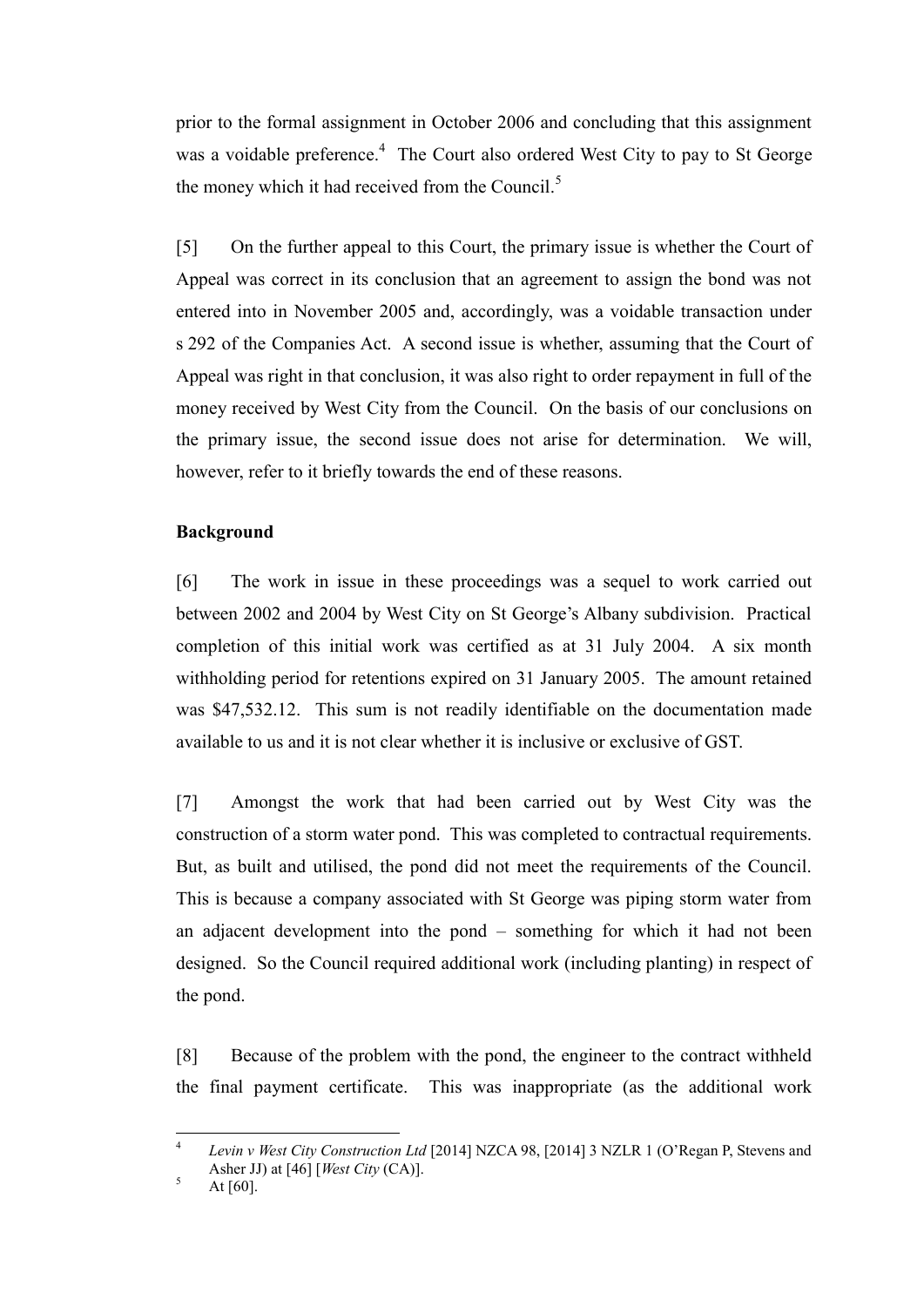required on the pond was outside the scope of West City's contract) and all subsequent dealings between the parties were on the basis that West City was entitled to be paid the amount retained and for any additional work which was required. There appears to have been no formal challenge to the withholding of the final certificate. This may have been because it was obvious by October 2004 that as a result of a demands by the Council for a bond and other payments (including reserves contributions) there would be no free cash available to pay West City, pending section sales.

[9] The principals of West City and St George were, respectively, Messrs Len Ireland and Kevin Andersen. They had worked together previously and had a good relationship. It is clear that Mr Ireland wanted the amount retained to be paid out but was relatively accepting of St George's cash flow difficulties.

[10] On 19 November 2004, St George entered into a bond with the Council under which it paid the Council \$104,350. This was to ensure the completion of certain work, including remediation of the storm water pond. The date for the completion of this work was 19 November 2005. The bond provided that if all the work was completed the sum would be refunded in full. If not, the Council could apply the money to the completion of the work covered by the bond.

[11] In June 2005, St George, via its engineer, asked West City to quote for the additional work which was required in relation to the pond. West City's quotation for \$52,173.06 (including GST) was accepted on 3 November 2005 and the work was carried out between November 2005 and January 2006. As is already apparent, the primary issue in the case is whether the agreement for this additional work provided for an assignment to West City of the bond. We will address the evidence as to this shortly. It is sufficient to say at this point that, as it turned out, after the additional work had been satisfactorily completed, the Council required further work to be carried out which West City duly completed. As well, the Council insisted on a two-year maintenance period. This resulted in delays in the payment out by the Council of the bond.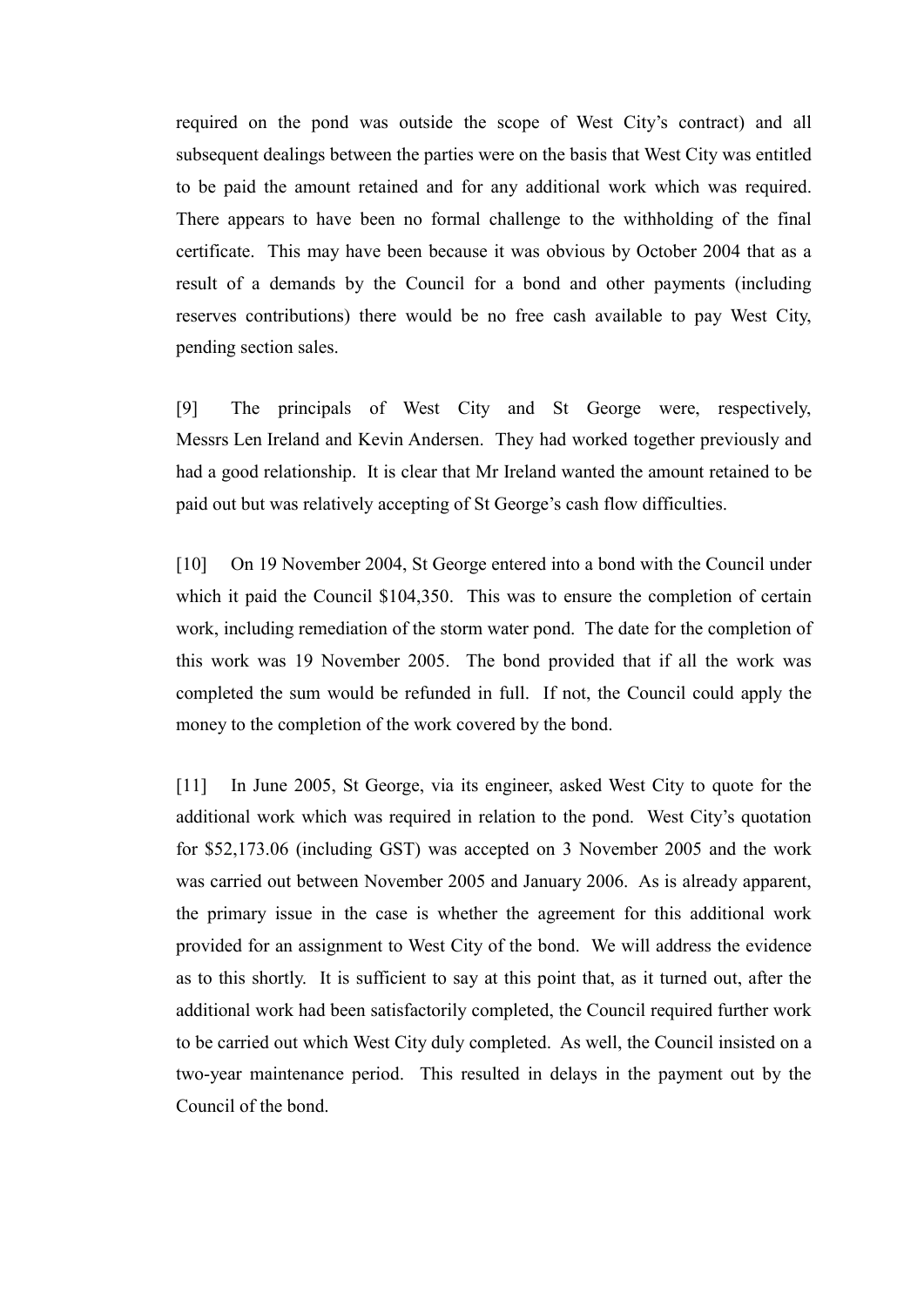[12] Around this time, the original West City changed its name to Ireland Holdings Ltd and the name "West City Construction Ltd" was assumed by a new company, the present appellant, which was formed by Mr Ireland and his sons. The new company took over the business (including the assets) of the old company.

[13] St George executed a formal assignment of the bond to the new West City on 3 October 2006 and gave notice of the assignment to the Council at the same time. In due course, the Council paid the amount of the bond to West City.

[14] As explained, the voidable preference provisions in the Companies Act apply only to transactions entered into by St George after 22 January 2006. It follows that if there was an effective equitable assignment of the bond to West City before that date, the voidable preference regime would not apply to such assignment. And assuming such an assignment (and thus West City having an equitable interest in St George's rights under the bond), the deed of assignment executed in October 2006 did not confer a preference on West City. It is also now common ground that if the bond was not assigned in equity to West City until the formal deed of assignment was executed in October 2006, the regime does apply and the assignment is voidable. This is because:

- (a) St George was unable to pay its debts as at 3 October 2006;
- (b) if there was not already an effective assignment in equity, the 3 October 2006 assignment preferred West City;
- (c) West City could not establish the old "usual course of business" defence under s  $292(2)$  of the Companies Act as it then was; and

<sup>6</sup> The ordinary course of business defence in relation to the October 2006 assignment was rejected by the Associate Judge on the basis that the assignment was a "one-off" response to the situation in relation to the pond in a context of long-overdue retentions and that it could not be seen as being in the ordinary course of business for either the parties or the construction industry generally: see *West City* (HC), above n [3,](#page-2-1) at [48]. The Court of Appeal had no doubt that in this respect the Associate Judge was right: see *West City* (CA), above n [4,](#page-3-1) at [48].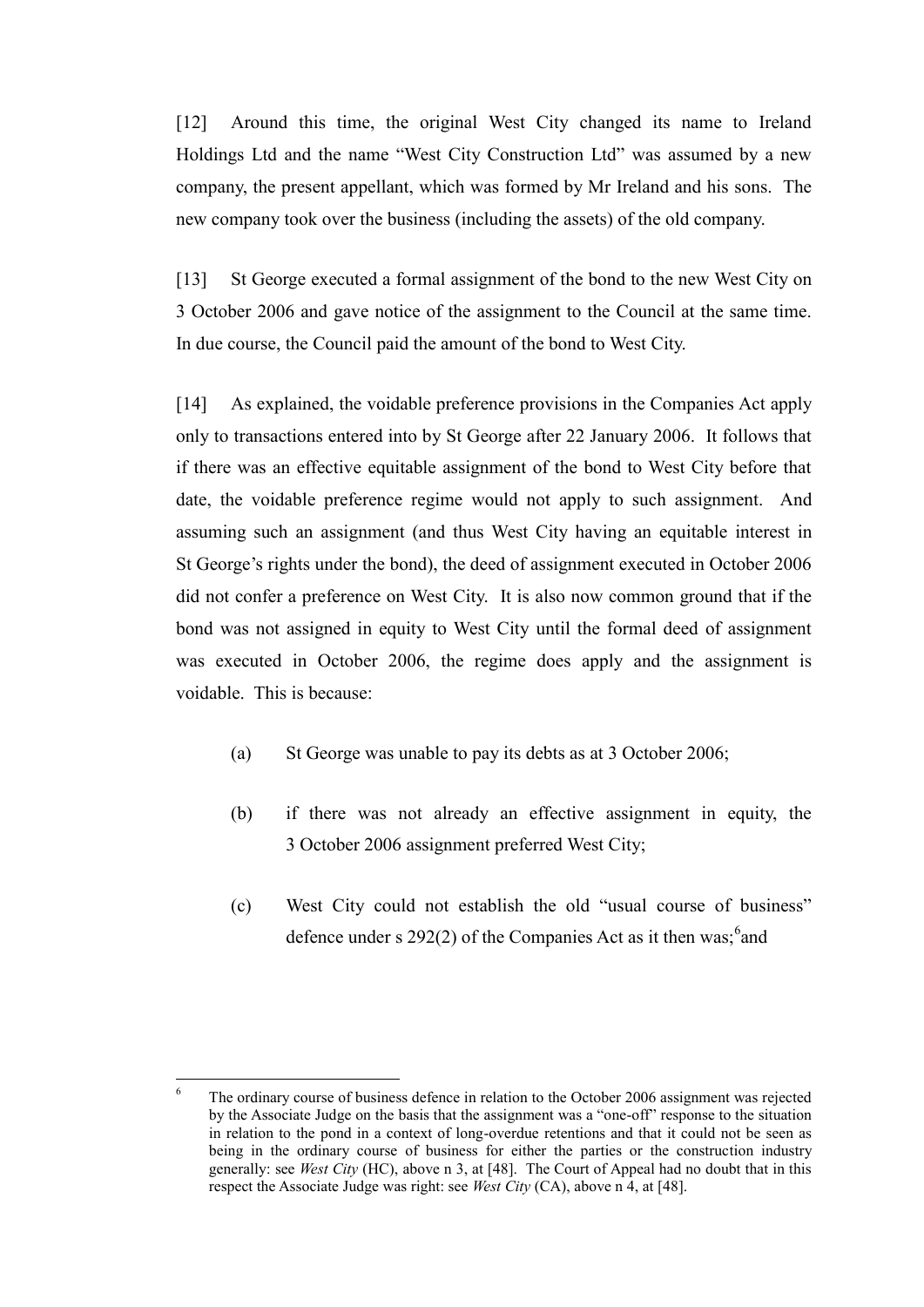(d) the s 296(3) change of position defence would not have been available.<sup>7</sup>

# **The relevant evidence**

<span id="page-6-0"></span>[15] Mr Andersen was not able to be located by the liquidators and accordingly did not give evidence. The case therefore turns entirely on the affidavit and oral evidence of Mr Ireland and the contemporaneous documents.

[16] Mr Ireland said that when asked to provide a quotation for the additional work, his position was that the outstanding retentions had to be paid and that, by way of response, St George offered an assignment of the bond. Mr Ireland's evidence was that:

I had discussions with Mr Andersen and he agreed to pay for the additional pond works and the outstanding amounts under the original contract by assigning the Council bond monies to West City.

Although assignment of the bond is not mentioned in West City's quotation or its acceptance, it was, on West City's case, alluded to in a letter Mr Ireland wrote to Mr Andersen on 6 November 2005:<sup>8</sup>

## RE: Quail Drive Subdivision

I see they have final [sic] sorted the Pond planting plan

We would be happy to carry out this works [sic] but the balance of the retentions \$47,523.12 [sic] were due on 31**st** January 2004.

We cannot proceed with the planting and minor works until this is paid

The quote for planting the pond and minor earthworks is \$46,376.05 plus **Gst** 

*We understand you intend payment of these amounts from bond monies held by [the Council]*

*This arrangement is acceptable provided it is done with a formal agreement*

If you have any queries, please do not hesitate to call me on …

 $\overline{a}$ <sup>7</sup> By October 2006 it was obviously likely that St George was, or would become, insolvent and Mr Ireland appreciated this and that it was likely that West City was being preferred. The s 296(3) criteria were therefore not satisfied: see *West City* (HC), above n [3,](#page-2-1) at [49]–[52], and *West City* (CA), above n [4,](#page-3-1) at [55].

<sup>&</sup>lt;sup>8</sup> Emphasis added.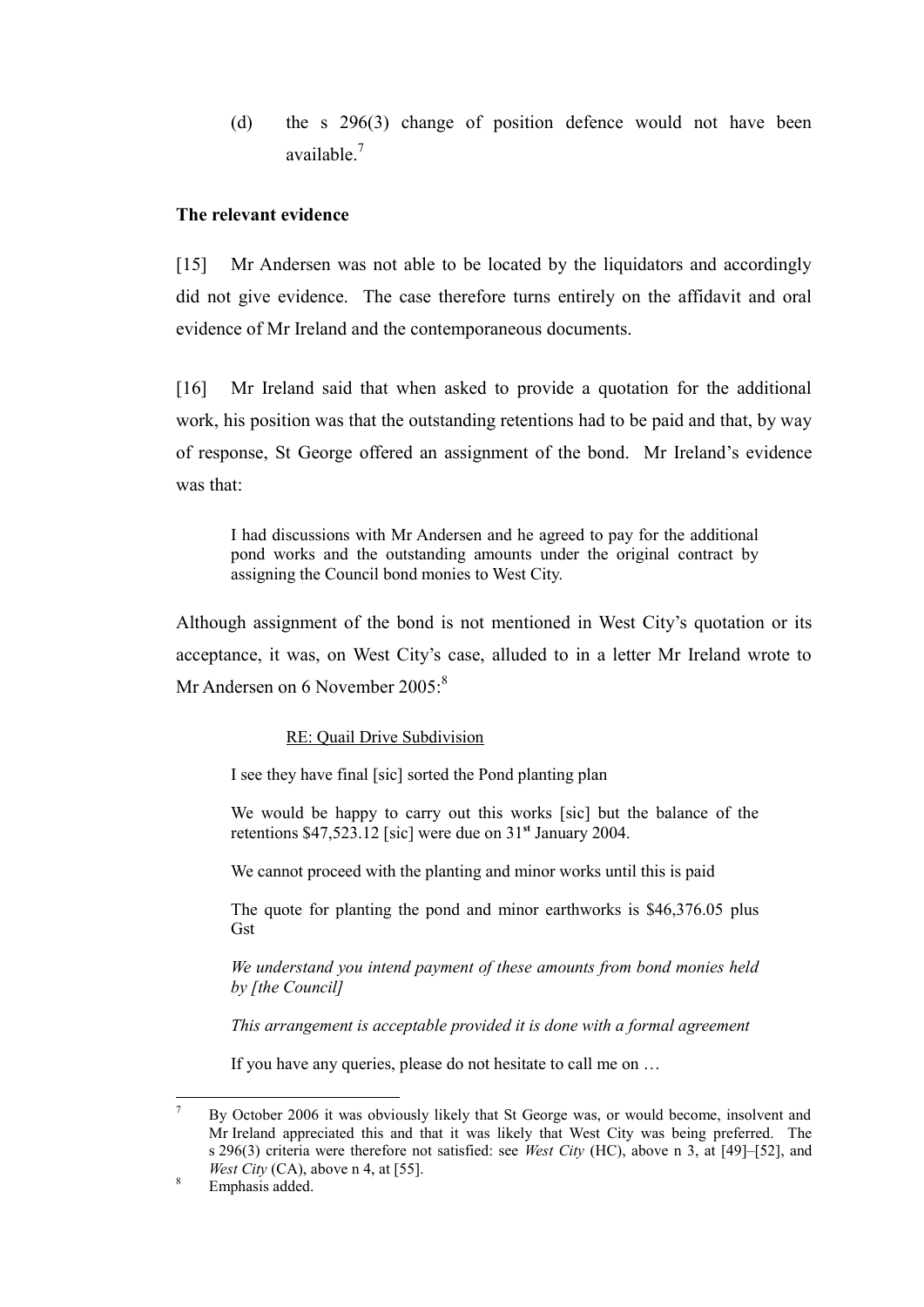The reference to 31 January 2004 is a mistake. The correct date is 31 January 2005.

[17] St George arranged for its lawyer to prepare a deed of assignment. The evidence suggests that it was prepared shortly after receipt by St George of the 6 November 2005 letter. The deed was not, however, executed then. Indeed, it was not seen by Mr Ireland until 3 October 2006. The materiality of the deed at this point is evidential in that the recitals, which must have been drafted on the instructions of Mr Andersen, record that West City had agreed to carry out the work for St George and, in consideration for that, St George "has agreed to assign" the bond to West City.

[18] West City commenced the additional work in November 2005. It issued payment claims on 30 November 2005 and 16 January 2006. All work was completed by the latter date. The Council then required some further work which West City also carried out which was separately costed. On 13 June 2006, West City presented a final claim incorporating the retentions which should have been paid in January 2005, the additional work agreed to in November 2005 and the further work later required by the Council. The total, including GST, was \$109,133.46. The engineer certified for payment in full and the work was approved by the Council. The Council was not, however, prepared to pay until a further maintenance period had elapsed.

[19] At this point the deed of assignment which had been drafted in November 2005 was executed. As we have already noted, this was on 3 October 2006 and on the same day, St George gave the Council notice of the assignment of the bond.

- [20] The deed as executed provided:
	- (a) St George would assign the bond to West City upon satisfactory completion by West City of the contract works:
		- 3.1 St George hereby assigns all its right title and interest in the Bonds to West City absolutely upon the satisfactory completion by West City of the Works.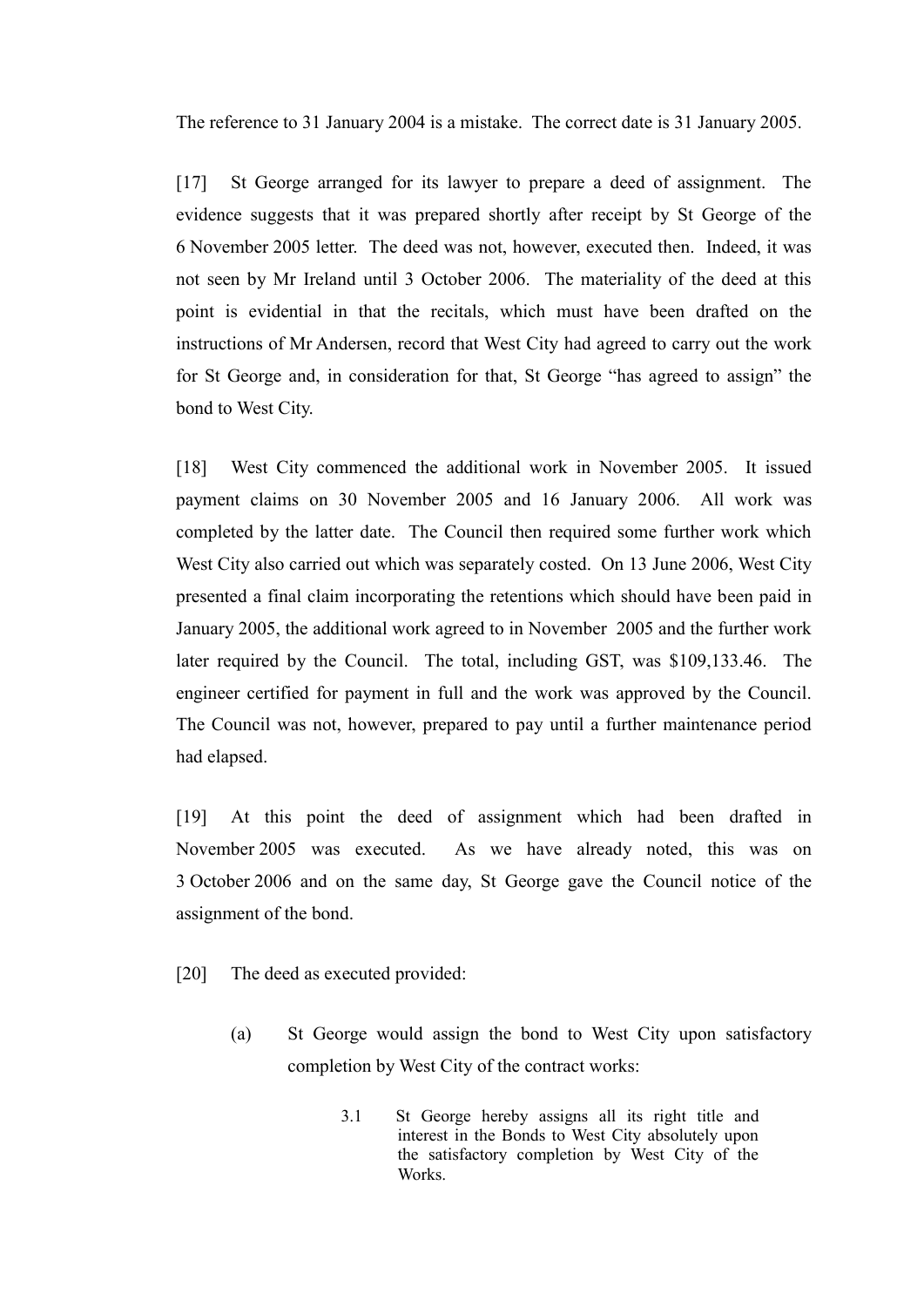- 3.2 St George shall immediately upon satisfactory completion of the Works by West City complete and execute the notice to Council contained in Schedule 2 and deliver the notice to West City.
- (b) The works were to be undertaken by West City on or before the completion date of 19 November 2005 (time being of the essence) "in a proper and workman like [sic] manner and to the full satisfaction of St George and the Council".
- (c) The decision of Council as to "satisfactory completion" would be accepted by the parties "as final and binding on each of them".

The deed as executed was not a good fit for the situation as it was in October 2006. By this time all work had been completed, albeit that this was after 19 November 2005.

[21] There are a number of loose ends and ambiguities about the evidence which we should mention at this point:

(a) There had been a formal contract between West City and St George in relation to the main construction work carried out between 2002 and 2004. Mr Goddard QC, for the liquidators, contended that the agreement as to the additional work was under the aegis of, and a variation to, that contract. It is true that at least some of the certificates issued by the engineer in respect of the additional work are consistent with Mr Goddard's theory.<sup>9</sup> But given the non-payment of the retained money to which West City became entitled in January 2005, West City was entitled to be satisfied as to payment before performing any additional work. In light of this, resolution of the question whether the additional work was by way of variation to the primary contract is not material to the outcome of the appeal and Mr Goddard did not contend to the contrary.

 $\overline{a}$ 

The same form of certificate was employed and some of the certificates were numbered in a way which followed on from the numbers of the certificates under the main contract although others used a different numbering system.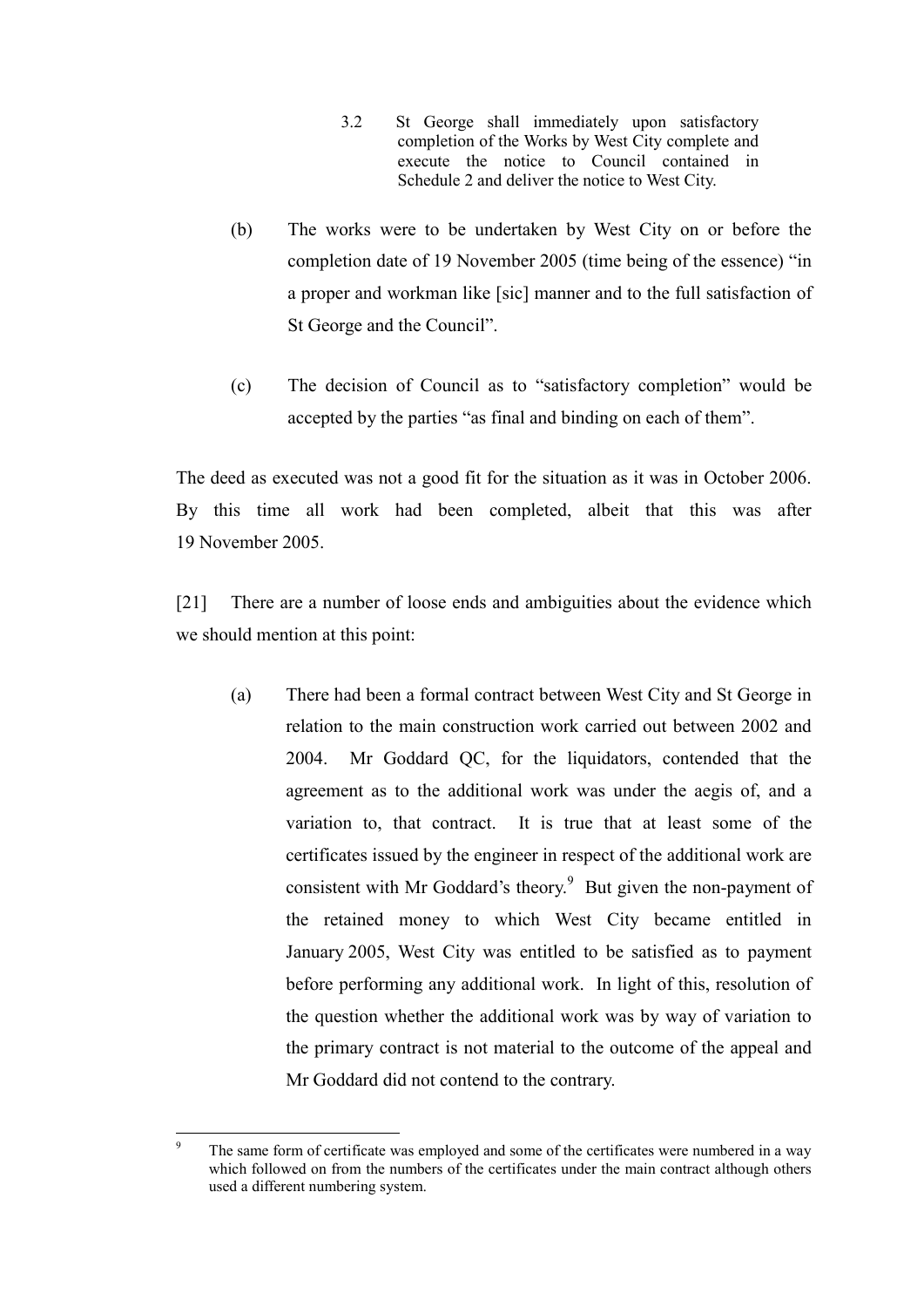- (b) Aspects of Mr Ireland's evidence were not particularly clear. His evidence as to the number and timing of his discussions with Mr Andersen about the assignment of the bond was vague. As well, although his evidence was that the word "assignment" was used, he also sometimes used language similar to that in the letter of 6 November, along the lines that payment was to come from the bond, or that Mr Andersen had agreed to pay, "using the Council bond money".
- <span id="page-9-1"></span>(c) The case was presented on the basis that the agreement was that West City would do the additional work and that the bond money would be assigned to it by way of discharge of St George's liabilities for the retentions and the additional work rather than as security for payment. While consistent with the deed of assignment as drafted in November 2005 and executed in October 2006, this analysis might be thought a little odd given that (i) the retentions figure was ascertained as was the price for the additional work; (ii) invoices were later rendered by West City both for the additional work as agreed in November 2005 and the further work required by the Council; and (iii) the engineer issued payment certificates. On the other hand, the amount of the bond (\$104,350) was not much different from the combined total (\$99,705.18) of the retentions  $(\$47,532.12)^{10}$  which had been owed to West City since January 2005 and the agreed price for the additional work (\$52,173.06).

# **The High Court decision**

<span id="page-9-0"></span>[22] Associate Judge Abbott held that the development bond was assigned in equity by oral agreement prior to 22 January 2006.<sup>11</sup> In the course of his judgment he observed: $12$ 

I gained the impression that Mr Ireland was a man more versed in the subtleties of construction than in the subtleties of language. Having said

 $10\,$ <sup>10</sup> This assumes that the retentions figure given to us was GST inclusive.

<sup>&</sup>lt;sup>11</sup> *West City* (HC), above n [3,](#page-2-1) at [47].

At [44]. Numbering omitted.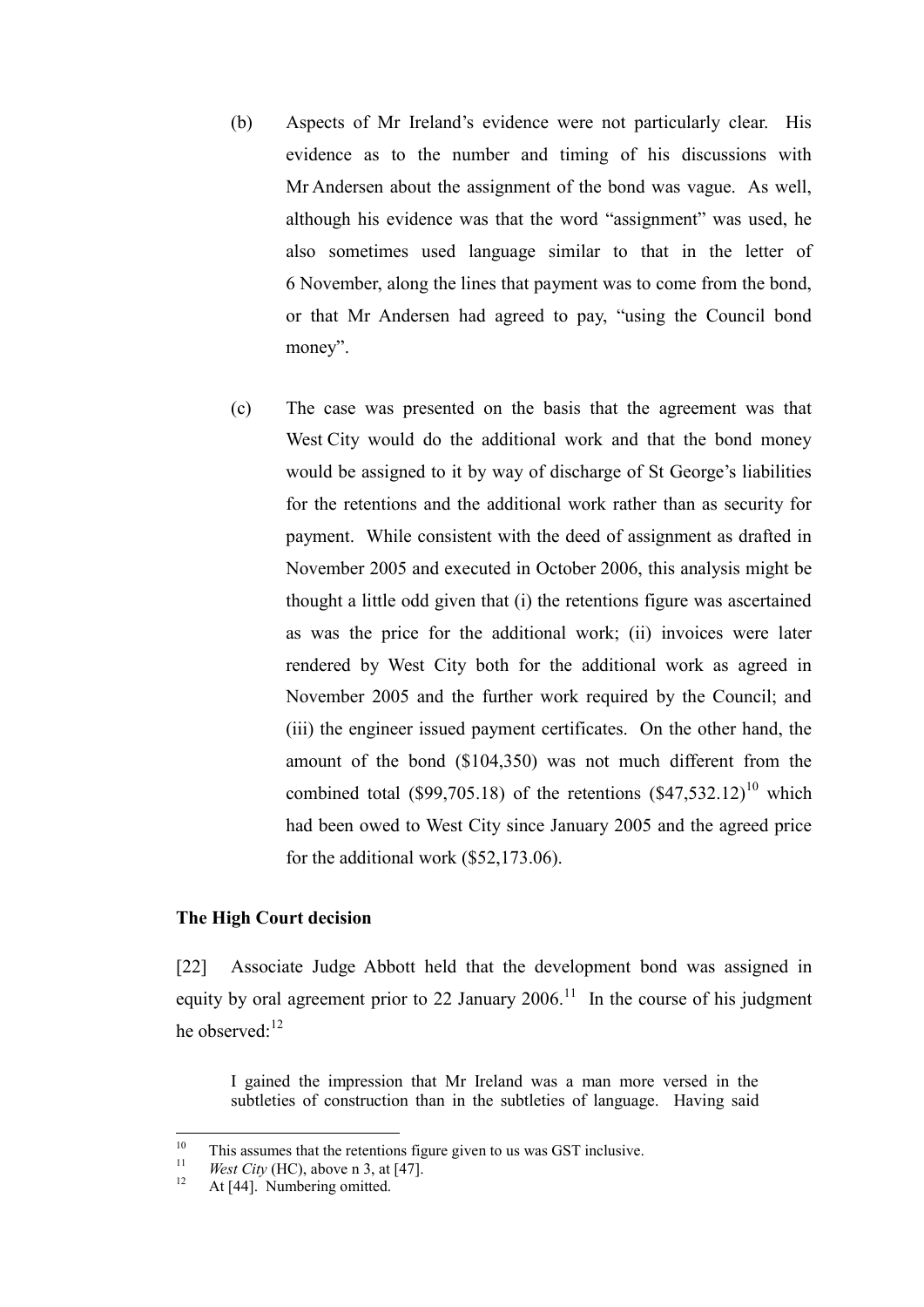that, I am left in no doubt that in his discussions with Mr Andersen before writing his letter of 6 November 2005, he made West City's position clear: it wanted to ensure that both its retentions and the cost of the further work on the pond would be met.

Although Mr Ireland does not set out particular words in the discussions that he had with St George … I have no doubt that when he recorded his understanding of the agreement in his letter, he meant more than that the bond money was to be the source of payment. He wanted the right to receive that money.

There is no direct evidence as to when the deed was drafted, but there is no reason to question Mr Ireland's evidence that it was drafted by St George's solicitors, on instructions from Mr Andersen. Mr Ireland was clear in cross-examination that he did not see the deed until it was put before him on 3 October 2006.

…

St George produced and signed the deed on 3 October 2006, apparently without demur, when Mr Ireland called for formal documentation of the arrangement so that he could approach the Council direct as owner of the bond.

As to the correlation, or otherwise, between what was agreed in November 2005 and the terms of the deed signed on 3 October 2006, the Associate Judge commented: $13$ 

As there was no negotiation on the terms of the deed, it cannot now be said with any certainty whether the parties intended in November 2005 that it was to be an absolute or a conditional assignment. … However, even if it was to be conditional on carrying out the work, it appears that the work was completed by the end of December 2005 (certainly West City presented its claim for the balance of the pond work on 16 January 2006). It must be borne in mind that in November 2005 the only additional work in contemplation was the quoted work for the pond … .

For the purpose of establishing St George's intention, the significant fact is that St George had a deed of assignment prepared, rather than the content of the deed.

…

He concluded by saying:

[47] It seems likely that the liquidators' concerns over the existence of an agreement will never have a definitive answer. However, I am satisfied on the evidence before the Court that it is more likely than not that Mr Ireland and Mr Andersen came to an agreement in or about November 2005 that St George would assign the bond to West City. The liquidators have the onus

 $13$ At [46]. Numbering omitted.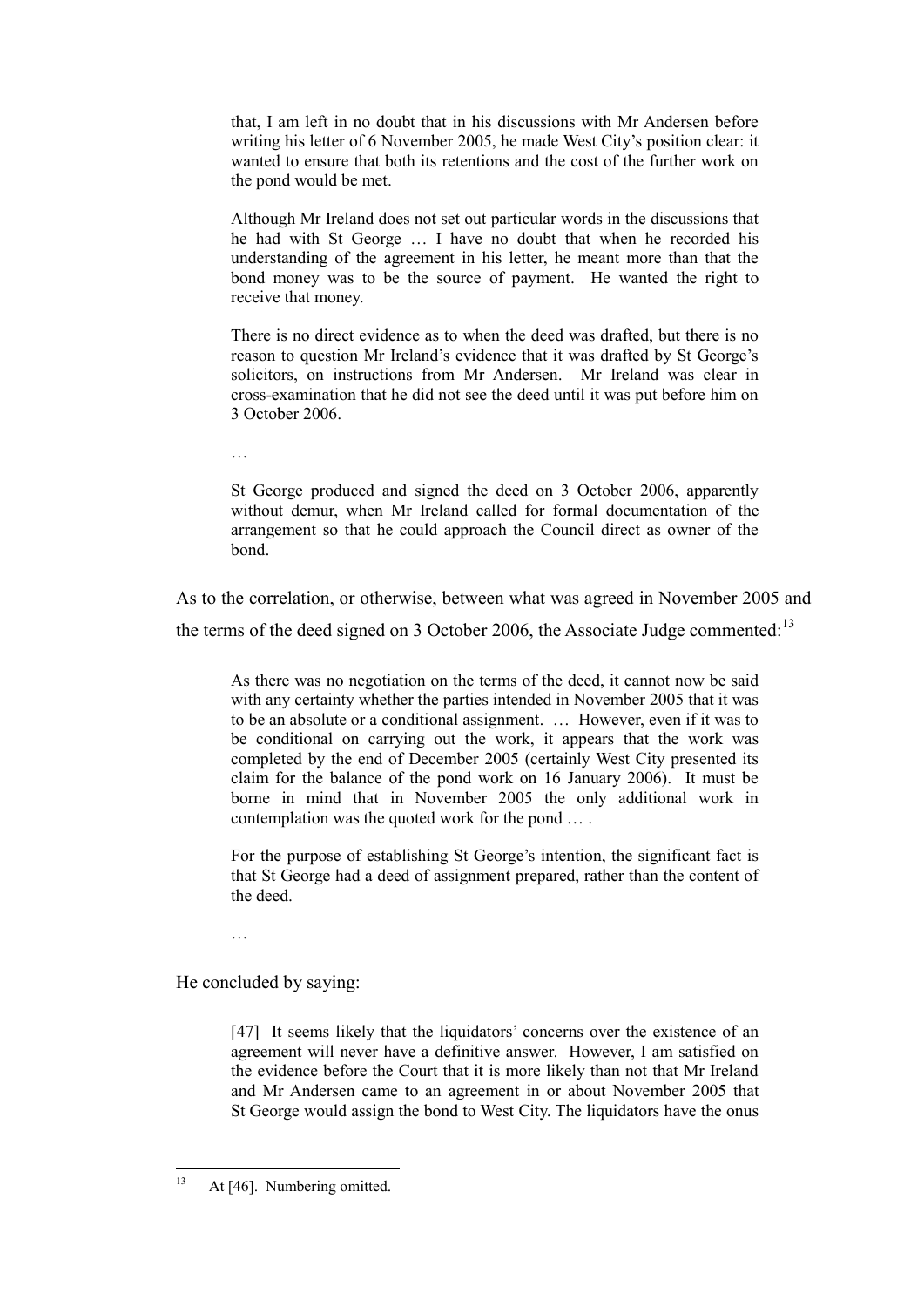of proving a transaction within the specified period. I find that they have not done so. …

# **The Court of Appeal decision**

- <span id="page-11-0"></span>[23] The Court of Appeal reached a different view on the facts.
- <span id="page-11-1"></span>[24] The judgment referred to "tensions in Mr Ireland's evidence":<sup>14</sup>

At times he speaks of no more than a stipulation to pay from the bond monies when they become available. On occasions he speaks of an agreement to assign with immediate effect. On others he deposes that the arrangement was subject to a formal agreement, the terms of the formal agreement being different from the terms he asserted were orally agreed. In particular, there is a vagueness about when the bond was to be assigned. Was it on the completion of work, or rather once the Council agreed there had been satisfactory completion?

The Court then went on:

[39] We agree with the Associate Judge that it is not possible to discern whether there was an absolute or conditional assignment from what Mr Ireland said. However, we go further. We are unable to discern on the facts any intention of the parties to be bound by an agreement to assign in November 2005. To the contrary, Mr Ireland stated categorically in the letter on which he relied in his affidavit, and which is the only documentary evidence, that the arrangement would "not be acceptable" until there was a formal agreement. There was no formal agreement until 3 October 2006, which was within the two year period.

[40] In addition to the explicit statement by Mr Ireland that West City would not be bound until an agreement was signed, there are the following factors that indicate this was so:

- (a) The agreement that was drafted by St George's solicitors (it seems without Mr Ireland's knowledge) was put in the "bottom drawer", an indication that the issue of the parties entering into a contract to assign was shelved for the time being.
- (b) West City continued to submit invoices for the further work done through December 2005 and January 2006, indicating they were hoping to be paid in the usual way, rather than there being a promised payment by an assignment.
- (c) In addition to the invoices there was a letter sent on 13 June 2006 by West City to the works certifier setting out the various unpaid claims, some of which were certified and some of which it was stated were to be certified in the future. This is not consistent with there being in existence a binding agreement to settle a debt by the

 $14$ *West City* (CA), above n [4,](#page-3-1) at [34].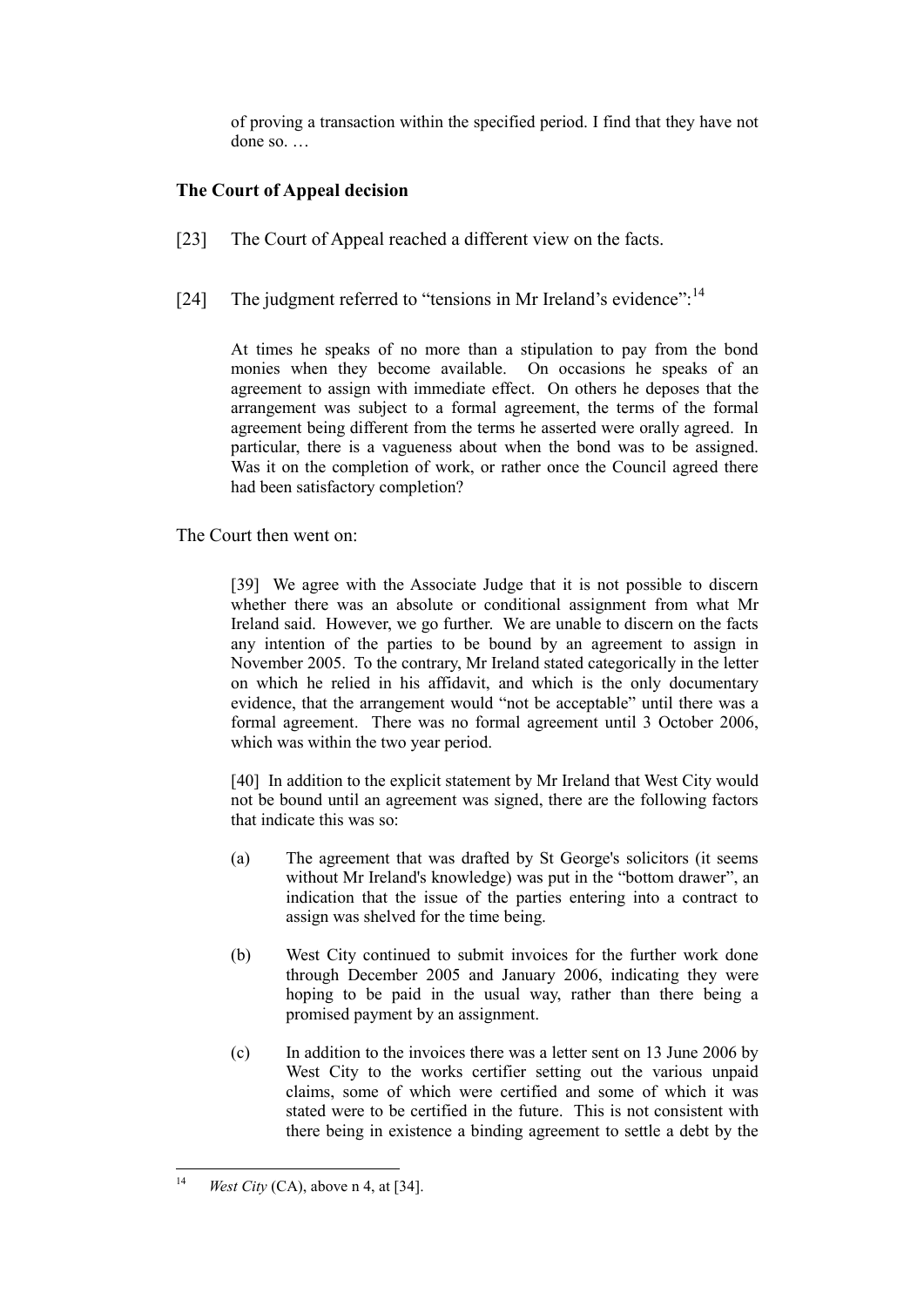assignment of the bonds. If there was an agreement to assign, it should have been perfected at that time, and payment would have come from the bond funds.

- (d) There is no evidence that the Council was informed of the alleged assignment at the time of the July completion, which may have been expected if there had been a binding agreement.
- (e) When the deed of assignment was executed on 3 October 2006, it was with a new entity. West City Construction Ltd had changed its name to Ireland Holdings Ltd and a new company had been incorporated in which Mr Ireland's sons were directors, and which took the name West City Construction Ltd. The deed of assignment was with the new West City Construction Ltd. This is indicative of the fact that the parties did not see the original understanding with West City Construction Ltd as a binding equitable assignment. The Associate Judge did not have the benefit of a submission on this point.
- (f) It was a condition of the release of the bond that there be satisfactory completion of the works by 19 November 2005, subject to any extension granted by the Council. It would have been surprising for West City to have surrendered its rights of recovery in exchange for an assignment, when the bond itself might never be released or if it was, at some distant time in the future.

The Court also saw it as "indicative of the lack of any agreement to assign that some critical details were not agreed":<sup>15</sup>

[41] ... While the subject matter, the bond, is clear on Mr Ireland's evidence, he did not refer to any discussions as to the point at which the bond was to be payable. The Associate Judge appeared to assume that the assignment would come into effect when the works were completed. He assumed that as soon as the works were physically complete that was sufficient. The issue arises, completed to what standard? The Associate Judge assumed that physical completion was enough. The assignment document signed on 3 October 2006 stated that West City was to undertake and complete the works on or before the completion date "in a proper and workman-like manner and to the full satisfaction of St George and the Council". It was stated at cl 2.4 that the decision of the Council as to what constitutes satisfactory completion of the work should be accepted by the parties as final and binding on each of them.

[42] This uncertainty as to this basic term is indicative of a lack of intention to assign, and would have made it impossible to order specific performance of the alleged oral agreement. This indicates that at the most, all that occurred in November 2005 was an agreement in principle. There were matters still to be resolved before the parties regarded themselves as bound.

[25] The Court expressed its conclusion in this way:

<sup>15</sup> Citations omitted.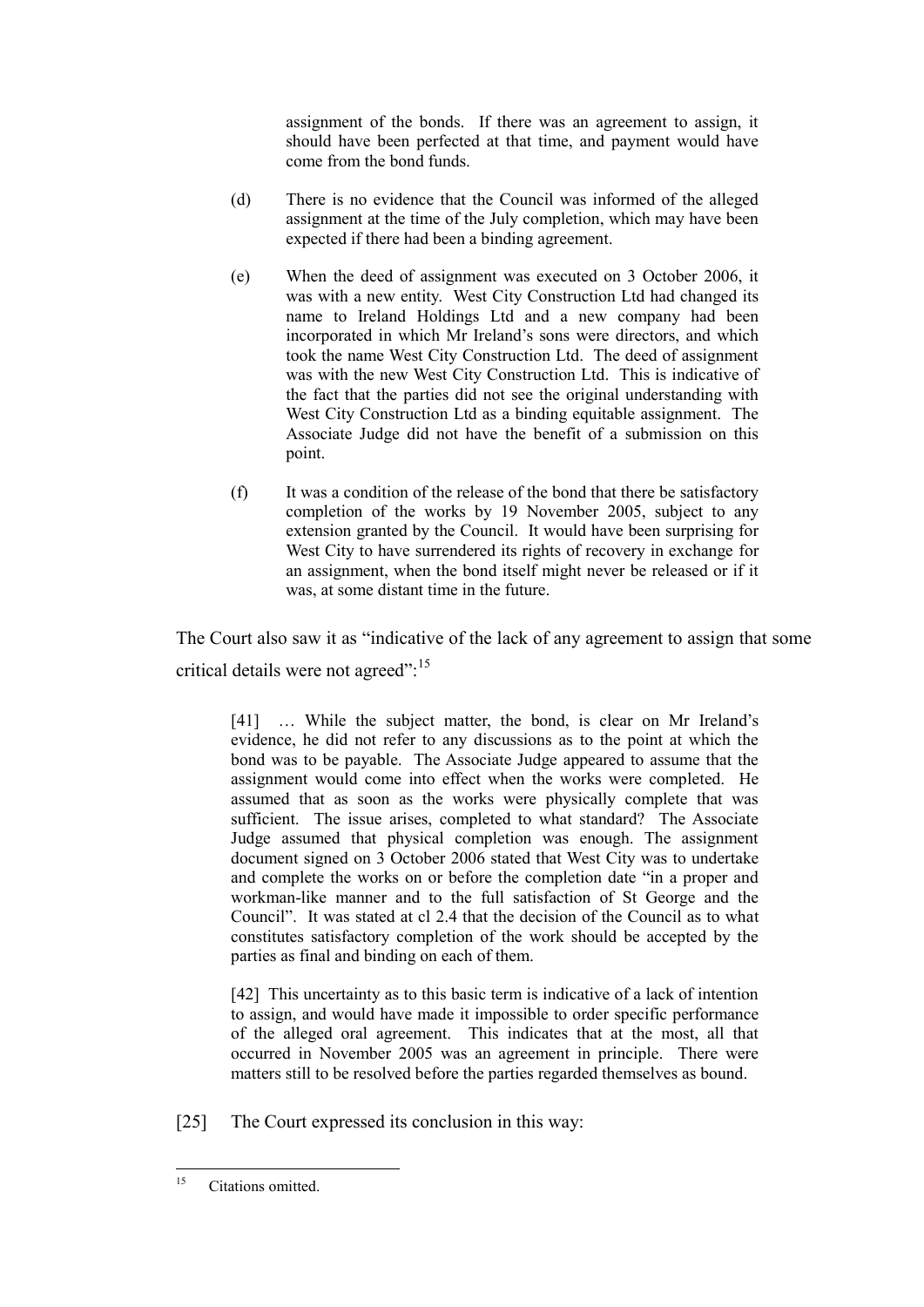[45] Therefore, we reach a view on the facts different from that of the Associate Judge. The material before the Court does not show that the parties intended to enter into a binding assignment in November 2005. There is written evidence that there was an understanding that, if and when St George was paid the bond monies, they would go to meet the indebtedness to West City. There may have been an understanding that there could be an assignment if that was necessary in the future. However, the evidence does not show an intention to assign or enter into an agreement to assign that was to bind the parties in November 2005.

[46] Therefore, we are satisfied that the agreement to assign was the agreement signed on 3 October 2006, and that there was no binding earlier assignment or agreement to assign. Our assessment differs accordingly with that of the Associate Judge, and we will allow the appeal.

### **Our approach**

*Was there an agreement to assign the bond?*

- <span id="page-13-0"></span>[26] The factual dispute lies within an extremely narrow compass:
	- (a) St George wanted West City to carry out further work on the subdivision at a time when West City was owed money which had been outstanding for around 18 months.
	- (b) It was obvious that St George would have trouble paying for the additional work upon completion, at least in a timely way.
	- (c) It was anticipated that the work which was to be carried out would enable release of the bond held by the Council.
	- (d) On Mr Ireland's evidence, which was accepted by the Associate Judge, he had made it clear to Mr Andersen that West City would not carry out the work unless the latter agreed to assign the bond to West City to ensure payment.
	- (e) There is contemporaneous support for this evidence in the form of the not very precise letter of 6 November 2005 from Mr Ireland to Mr Andersen which appears to have been read and understood by Mr Andersen in the sense contended for by West City as he instructed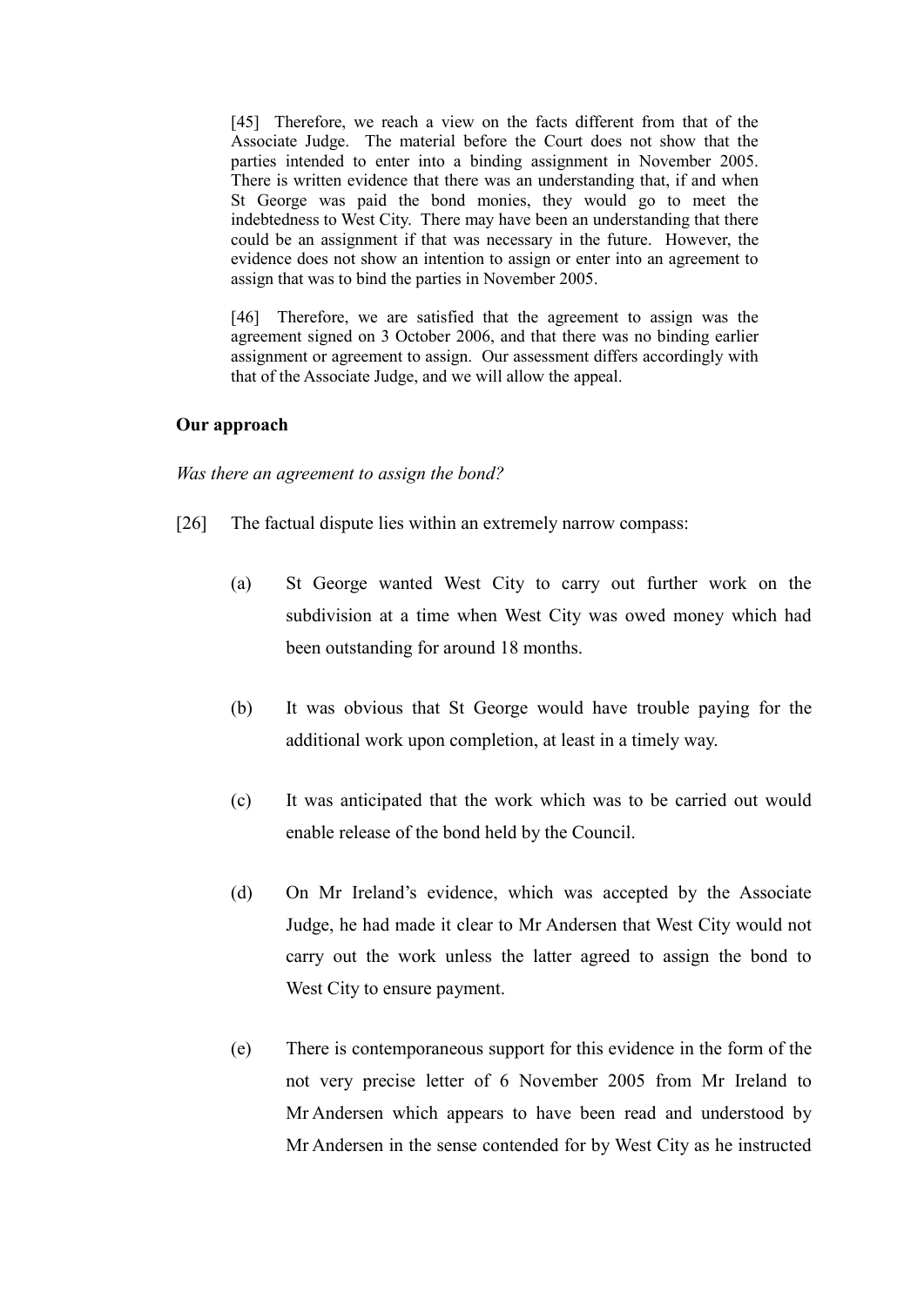his solicitors to prepare a formal deed of assignment (in absolute form).

- (f) The work was carried out.
- (g) On the completion of the work, the deed of assignment was executed and notice of assignment was given to the Council.

[27] In a case of this sort – that is, concerning an oral agreement – a judge is required to make findings of fact as to what was agreed. If possible, this should be by reference to the actual words used by the parties. If that is not possible – as will usually be the case – the judge must do so by reference to the substance of what was agreed. In this case, the evidence was not clear as to the precise words used by Messrs Ireland and Andersen in relation to the assignment. But, on the findings of fact made by the Associate Judge, the substance of the agreement was along these lines: Mr Ireland had made it clear that West City would not do the work unless St George agreed to assign its rights under the bond, St George agreed to do so, and the work was then carried out on basis of that agreement.

[28] Having made findings as to what was said, a judge may then also have to make findings as to what it all meant  $-$  in other words, as to how the words used by the parties should be construed in their commercial context.

[29] Messrs Ireland and Andersen, as laymen, were not particularly likely to have turned their minds to such legal subtleties as to whether:

- <span id="page-14-0"></span>(a) West City was entitled to call immediately for a formal assignment or had to wait until the work was completed; or
- (b) the assignment was by way of security for, or alternatively was by way of satisfaction of, St George's liabilities.

And even if they had turned their minds to such issues, they would probably have seen them as being of little moment. The reality was that the bond would not be paid out until the work was completed and the Council was satisfied and both men knew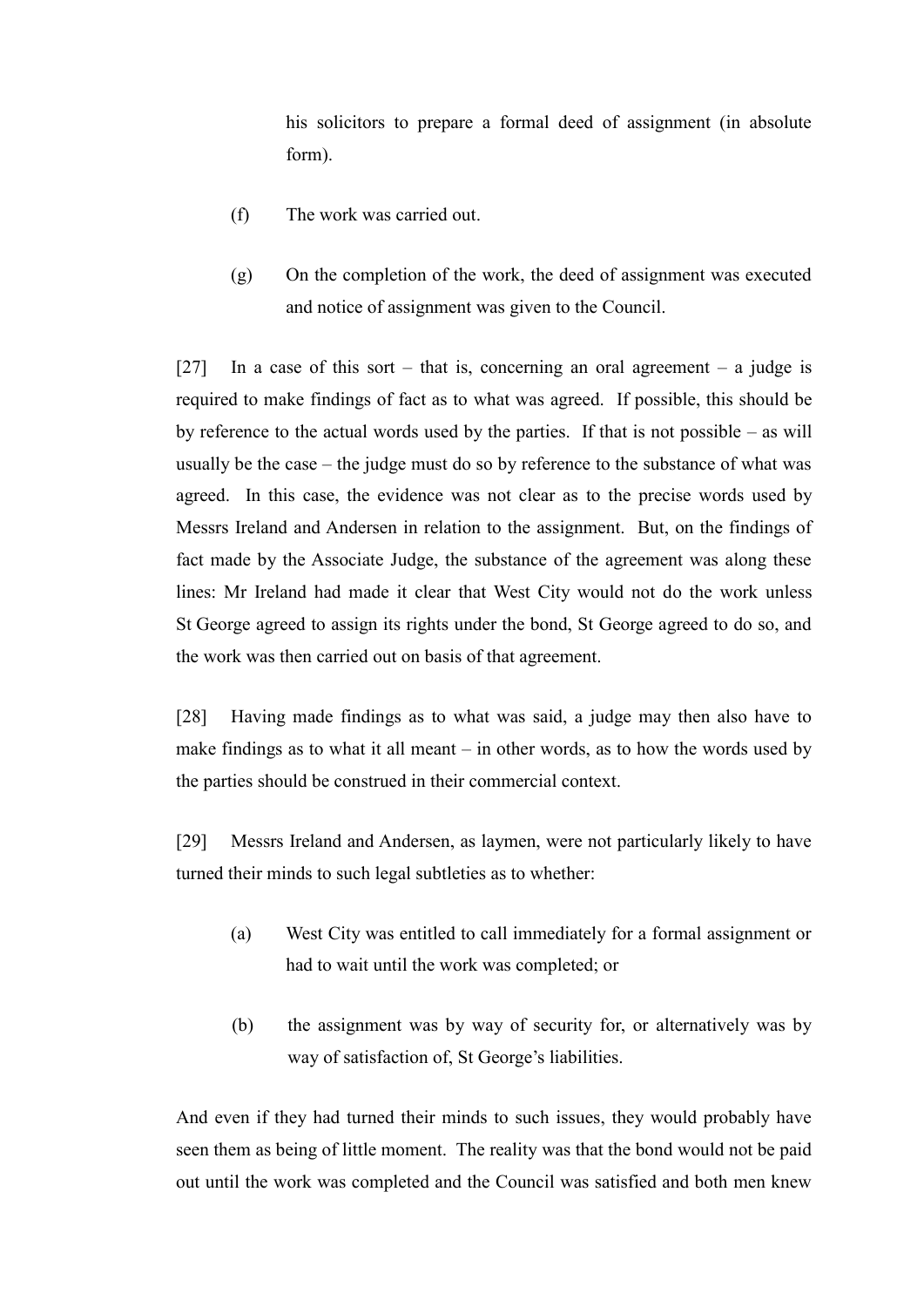this. Also, given that the amount of the bond was not much different from the anticipated total amount of St George's liability to West City<sup>16</sup> and the clear intention that the bond money would be paid to West City, the practical distinction between an assignment by way of security and an assignment in satisfaction of all liabilities was at best slight.

[30] We accept that the reference in Mr Ireland's 6 November 2005 letter to the need for a "formal agreement" and the lack of detail and resulting uncertainties of the kind just discussed in [\[29\]](#page-14-0) would be very material if the questions whether there was a contract and, if so, its terms, had fallen to be determined before any work was carried out. In those circumstances, cases of the kind relied on by Mr Goddard, such as *Mountain Road (No 9) Ltd v Michael Edgley Corp Pty Ltd*<sup>17</sup> and *Concorde Enterprises Ltd v Anthony Motors (Hutt) Ltd*, <sup>18</sup> would have been directly engaged. But in the present case, we know that there was a contract, because additional work was carried out by West City and accepted by St George. Mr Goddard's argument proceeded on the basis that that there was a contract for the carrying out of the additional work<sup>19</sup> and that there was a separate understanding which never achieved contractual effect as to how West City might be paid. But given that the understanding as to assignment preceded the carrying out of the work and its critical significance from the point of view of West City, we do not see this as a commercially plausible. Instead, we consider that the carrying out and acceptance of the work shows that the "formal agreement" contemplated was whatever would be required to effect a legal assignment of the bond. It also follows that the uncertainties which were so influential in the approach of the Court of Appeal would not have been seen as critical by the parties at the time.

[31] In the judgment of the Court of Appeal there is no discussion of the implications of the fact that the work in contemplation in early November 2005 was subsequently completed by West City. Nor was there any recognition that

<sup>16</sup> See  $[21](c)$  above. At most, If not, there is a discrepancy of approximately \$4,600 which we see as immaterial as West City had been out of its money in respect of the retentions for more than 18 months.

<sup>&</sup>lt;sup>17</sup> *Mountain Road (No 9) Ltd v Michael Edgley Corp Pty Ltd* [1999] 1 NZLR 335 (CA).

<sup>&</sup>lt;sup>18</sup> *Concorde Enterprises Ltd v Anthony Motors (Hutt) Ltd* [1981] 2 NZLR 385 (CA).

Either by way of formal variation to the principal contract or as a separate contract consisting of the quotation and its acceptance.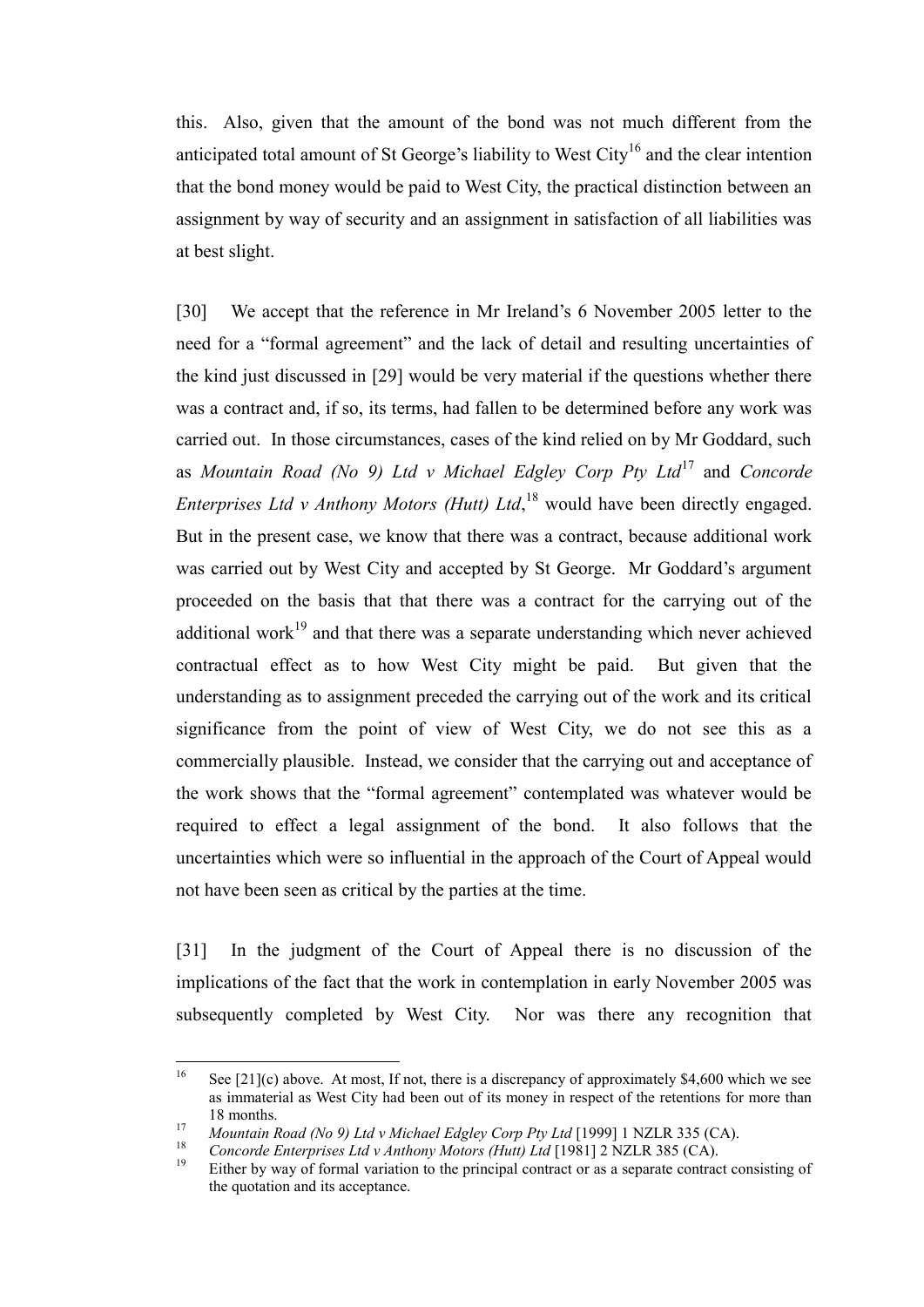uncertainties of the kind discussed in [\[29\]](#page-14-0) are perfectly capable of being resolved by a court.

[32] Of the reasons given by the Court of Appeal for reversing the Associate Judge's finding of fact, the only ones (being those referred to in [40](b) and (c) of the Court of Appeal's judgment)<sup>20</sup> which seem to us to have substance relate to the apparent incongruity between an assignment in satisfaction of liabilities as found by the Associate Judge and contended for by West City and the pattern of invoices and certificates which was unnecessary on the basis of such an assignment. Associated with this is the already mentioned consideration that an assignment by way of security might have been more commercially logical than the absolute assignment as found by the Associate Judge.

[33] For the reasons already given, we think it unlikely that the oral agreement which Messrs Ireland and Andersen entered into would have been specific as to whether the assignment of the bond was by way of security for, or discharge of, the liabilities of St George to West City. We also think it most unlikely that Mr Ireland would subsequently have dwelt on the difference between an assignment by way of security for, and assignment in discharge of, St George's liabilities. More generally, it is clear that the arrangements associated with the additional work carried out by West City were loose. Mr Ireland's 6 November 2005 letter is not a model of precision and the deed of assignment was executed in October 2006 in the form in which it had been drafted in November 2005, despite having been well overtaken by events: for example, the completion date was still set at 19 November 2005. The parties were accustomed to a certification process and it may have been implicit in the agreement as to the additional work that this process would continue. As well, the availability of engineers' certificates might have been of assistance in dealing with the Council. For these reasons, we do not regard the pattern of invoices and certificates as inconsistent with the oral agreement asserted by West City.

[34] The only other factor relied on by the Court of Appeal which we should specifically address is the consideration that the October 2006 assignment was to the present West City. The Court suggested that this was "indicative of the fact that the

<sup>20</sup> Se[e \[24\]](#page-11-1) above.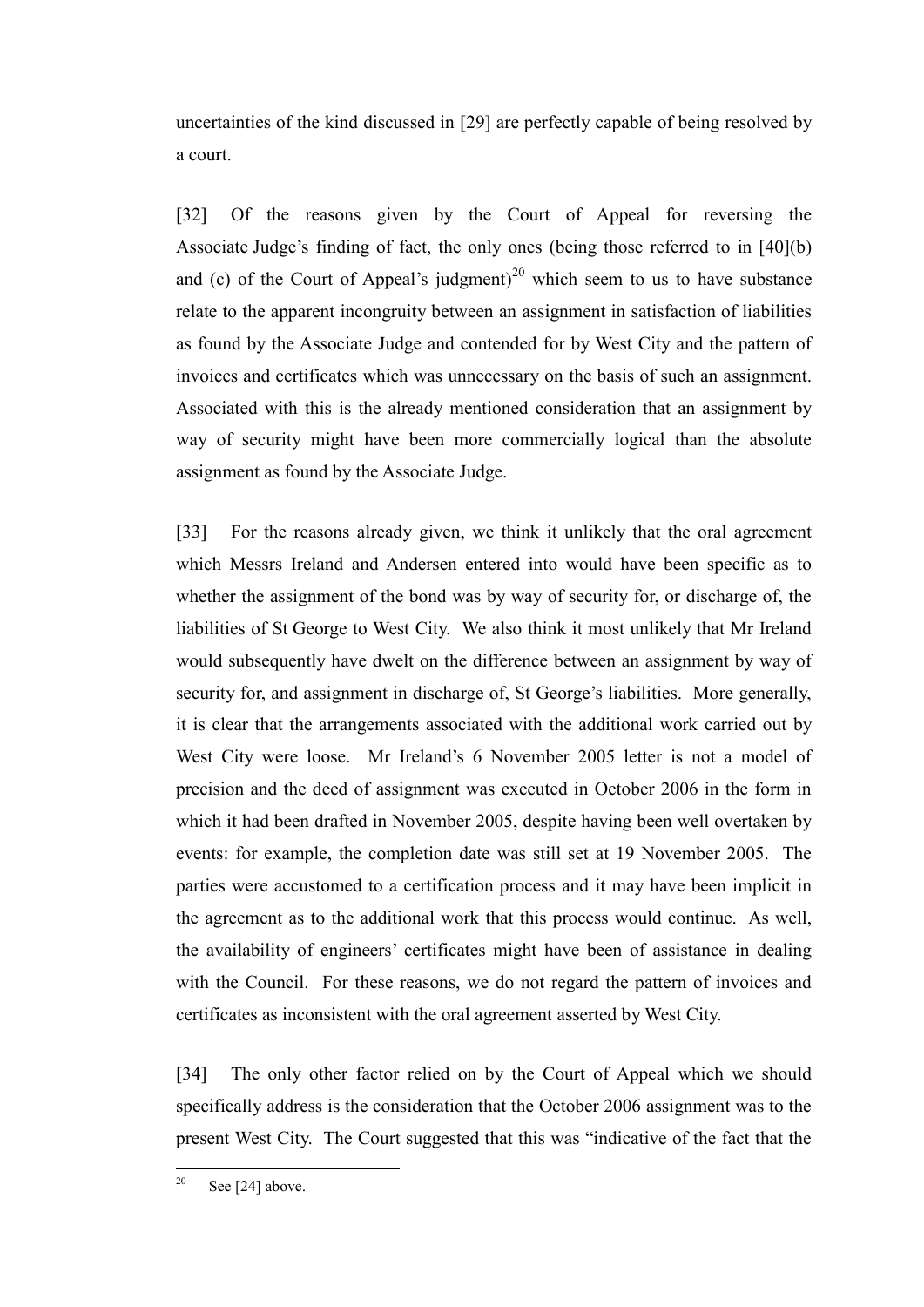parties did not see the original understanding … as a binding equitable assignment". We disagree. On the somewhat exiguous evidence, the new West City stepped into the shoes of the old West City and this is entirely neutral as to what bargain may have been struck in November 2005.

### *The legal consequences of what was agreed*

<span id="page-17-0"></span>[35] Mr Goddard argued that even if there had been an agreement to assign the bond, it was not effective until the work was: (a) completed; (b) certified for payment by the engineer; and (c) accepted by the Council. His position was that because conditions (b) and (c) were not satisfied until after 22 January 2006, the postulated assignment was not effective in equity until after the specified period had commenced. He further contended that this means that the assignment is necessarily subject to the voidable preference regime.

[36] This line of argument touches on legal issues of some difficulty as to whether and when an uncompleted agreement to transfer property results in the transferee obtaining an equitable interest in the property. Where the property in question is a chattel, the general rule is that in the absence of a contractual stipulation to the contrary, a purchaser does not obtain an equitable interest prior to obtaining legal title.<sup>21</sup> In New Zealand, the position is generally to the contrary in respect of agreements for the sale and purchase of land, even when conditional.<sup>22</sup> In the case of the assignment of a present chose in action, there is scope for doubt as to when the assignee obtains an equitable interest. Thus the authors of *Meagher, Gummow and Lehane* have stated:<sup>23</sup>

<span id="page-17-2"></span><span id="page-17-1"></span>… a contract, for value, to assign legal property, effects an equitable assignment when the consideration is paid or executed… The effect of a valid equitable assignment of a legal interest in property after payment or execution of the consideration is to constitute the assignor a trustee of the property for the benefit of the assignee… The position of the assignee after contract, but before the consideration is paid or executed, is rather more

<sup>21</sup> <sup>21</sup> See *Re Wait* [1927] 1 Ch 606 (CA) which was decided in the context of the Sale of Goods Act 1893 (UK).

<sup>22</sup> *Bevin v Smith* [1994] 3 NZLR 648 (CA).

<sup>23</sup> RP Meagher, JD Heydon and MJ Leeming *Meagher, Gummow and Lehane's Equity: Doctrine and Remedies* (4th ed, Butterworths LexisNexis, Sydney, 2002) at 225–226. To the same general effect is A Guest *Guest on the Law of Assignment* (Sweet & Maxwell, London, 2012) at  $102 - 103$ .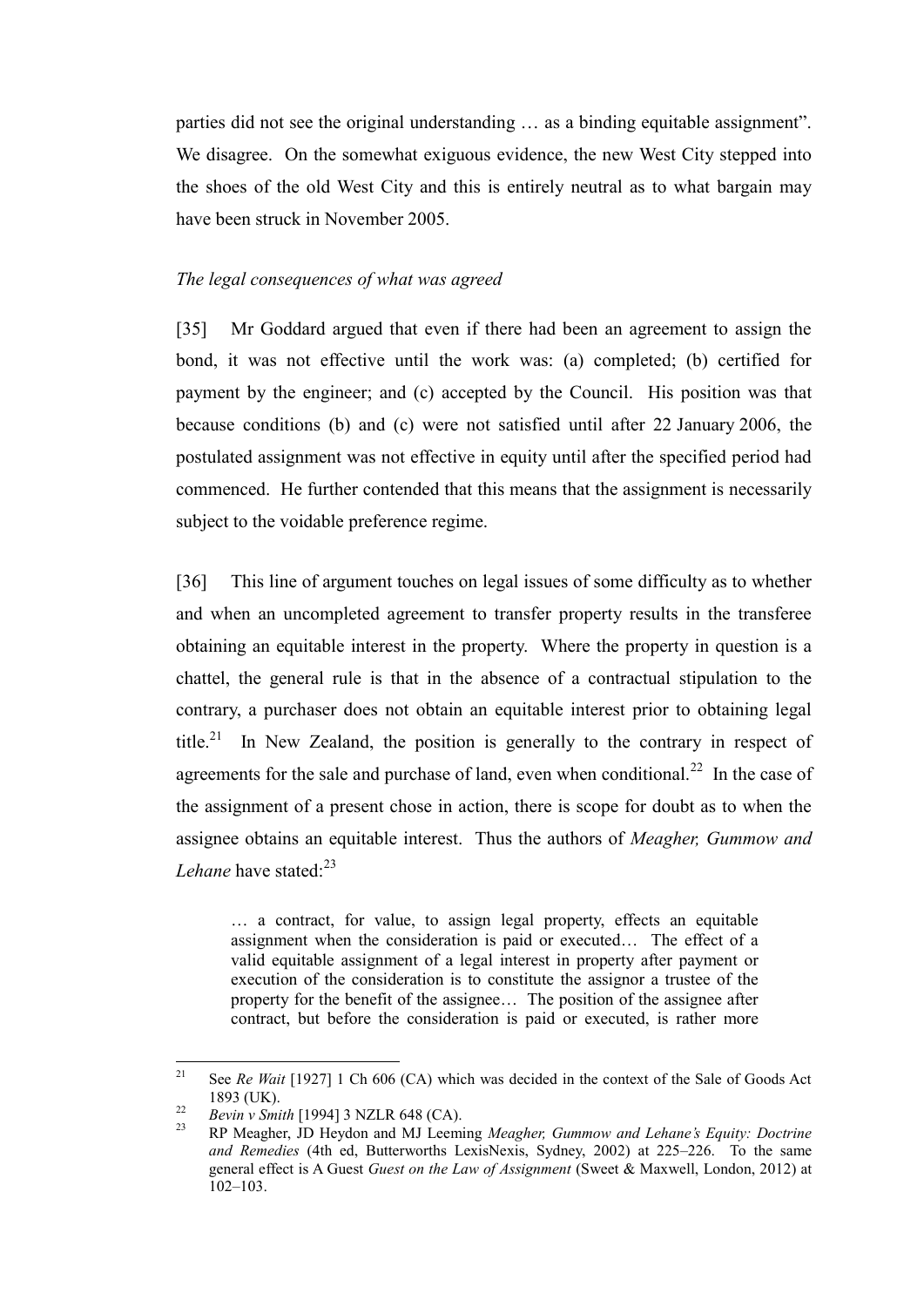obscure… [T]he equitable interest, or trust, can arise only if the contract is one of a kind of which specific performance might be ordered…

[37] On this aspect of the case Mr Goddard's argument very much depended on bringing back into the November 2005 agreement the terms provided for in the deed of assignment executed on 3 October 2006. This was something which the Associate Judge was not prepared to do. And given that those terms were not discussed in November 2005 we consider that the approach of the Associate Judge was correct. On his findings, which we adopt, the position is that prior to the commencement of the specified period on 22 January 2006, West City had done everything which it was required to do to under the contract for the additional works. That contract and West City's right to an assignment of the bond were not subject to any other conditions. There was no need for the assignment to be subject to Council approval of the works because it was appreciated that the Council would not pay out the bond money until it was satisfied with the work which was carried out. Accordingly, the contract was, from the point of view of West City, executed and, on the basis of the principles which we have just discussed, it was entitled to call for a legal assignment of the bond which accordingly became vested in it in equity prior to 22 January 2006.

[38] We also have reservations as to the legal soundness of Mr Goddard's submissions on this point. It is at least open to argument that even if the assignment was subject to satisfaction of the three conditions just mentioned, it might still have had immediate effect in equity, albeit that West City's equitable interest would have been defeasible.<sup>24</sup> Perhaps more importantly, Mr Goddard did not explain in his submissions why a contract entered into before the start of the specified period would be rendered voidable merely because conditions to which it was subject were subsequently satisfied. The focus of s 292, both as it was in November 2005 and now, focuses on when the impugned transaction was "made" or "entered into".<sup>25</sup> A conditional agreement made in November 2005 to assign the bond might be thought

 $24$ Guest provides some support for this theory: above n [23,](#page-17-1) at 103. Such an approach would be consistent with that adopted in *Bevin v Smith*, above n [22,](#page-17-2) in the admittedly different context of sales of land, it being common practice for caveats to be lodged on the basis of conditional contracts.

<sup>&</sup>lt;sup>25</sup> Section 292, as it was in 2005, used the term "made", whereas the current version uses "entered into".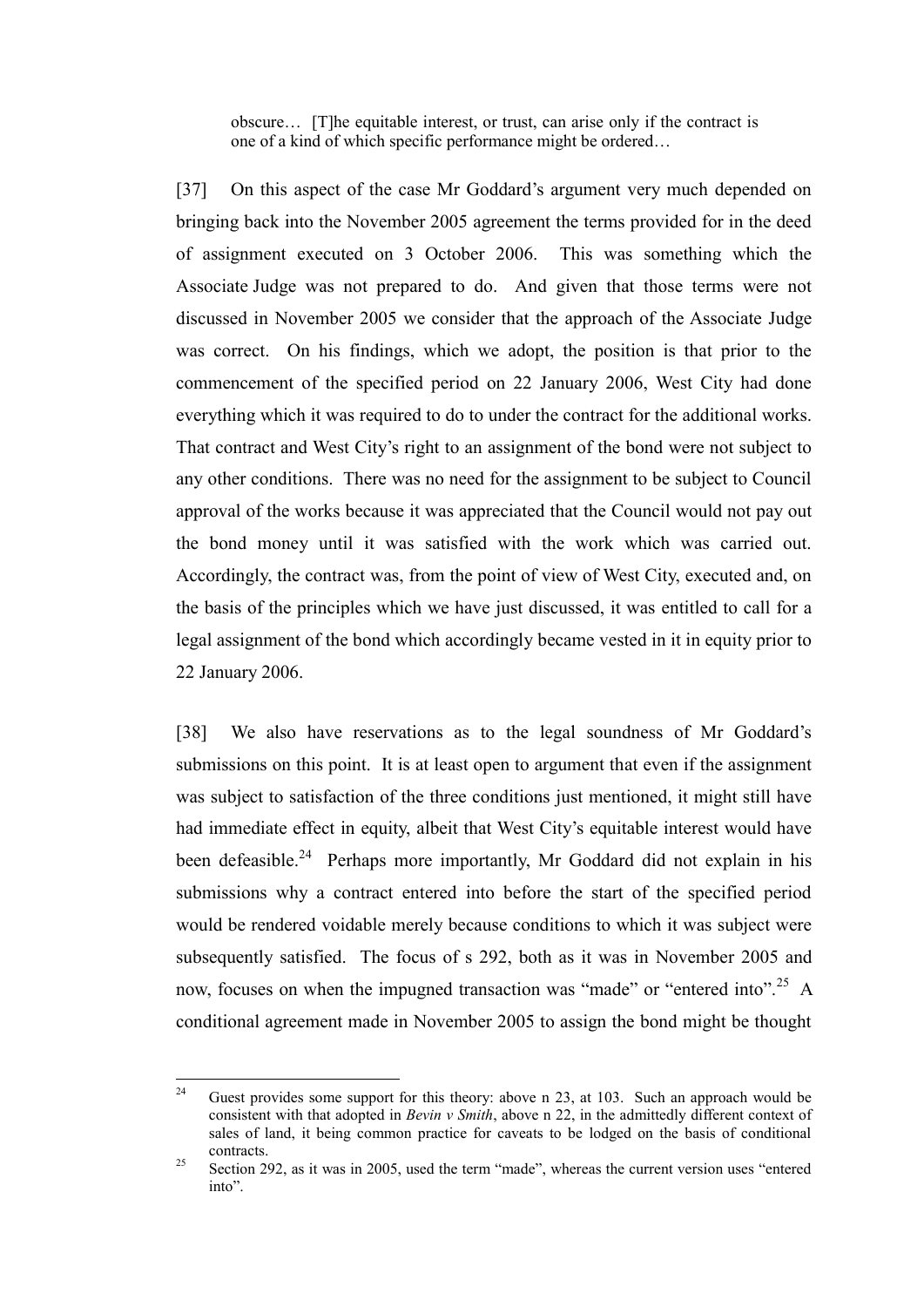to have been "made" or "entered into" at that time even though it later became unconditional by reason of the actions of third parties.

# **Assuming no equitable assignment in November 2005, should West City be required to repay all of the money it received from the Council?**

<span id="page-19-0"></span>[39] The order made against West City that it pay to the liquidators the amount it received from the Council appears to have been made under  $s$  295(1)(c), which provides:

## **295 Other orders**

If a transaction or charge is set aside … , the court may make 1 or more of the following orders:

…

…

(c) an order that a person pay to the company an amount that, in the court's opinion, fairly represents some or all of the benefits that the person has received because of the transaction:

The use of the word "may" and the phrase "some or all of the benefits" are indicative of a discretion which might be exercised so as not to require the preferred creditor to account for the full extent of the preference. That this is so is supported by a comparison of the current s 295 (as inserted with effect from 1 November 2007) with the section it replaced. The earlier version of s 295 was relevantly in these terms:

If a transaction or charge is set aside … , the Court may make one or more of the following orders:

(a) An order requiring a person to pay to the liquidator, in respect of benefits received by that person as a result of the transaction or charge, such sums as fairly represent those benefits:

[40] On the appeal, West City maintained that if it had not established an equitable assignment which became effective before 22 January 2006, it would have been appropriate not to require repayment – at least in full – of the money which it received from the Council. It is clear that the additional work it did was necessary for the amount of the bond to be released. If the work had not been completed, the Council would have used the bond money to pay someone else to complete the work. On this basis, Mr Davey for West City suggested that West City should at least